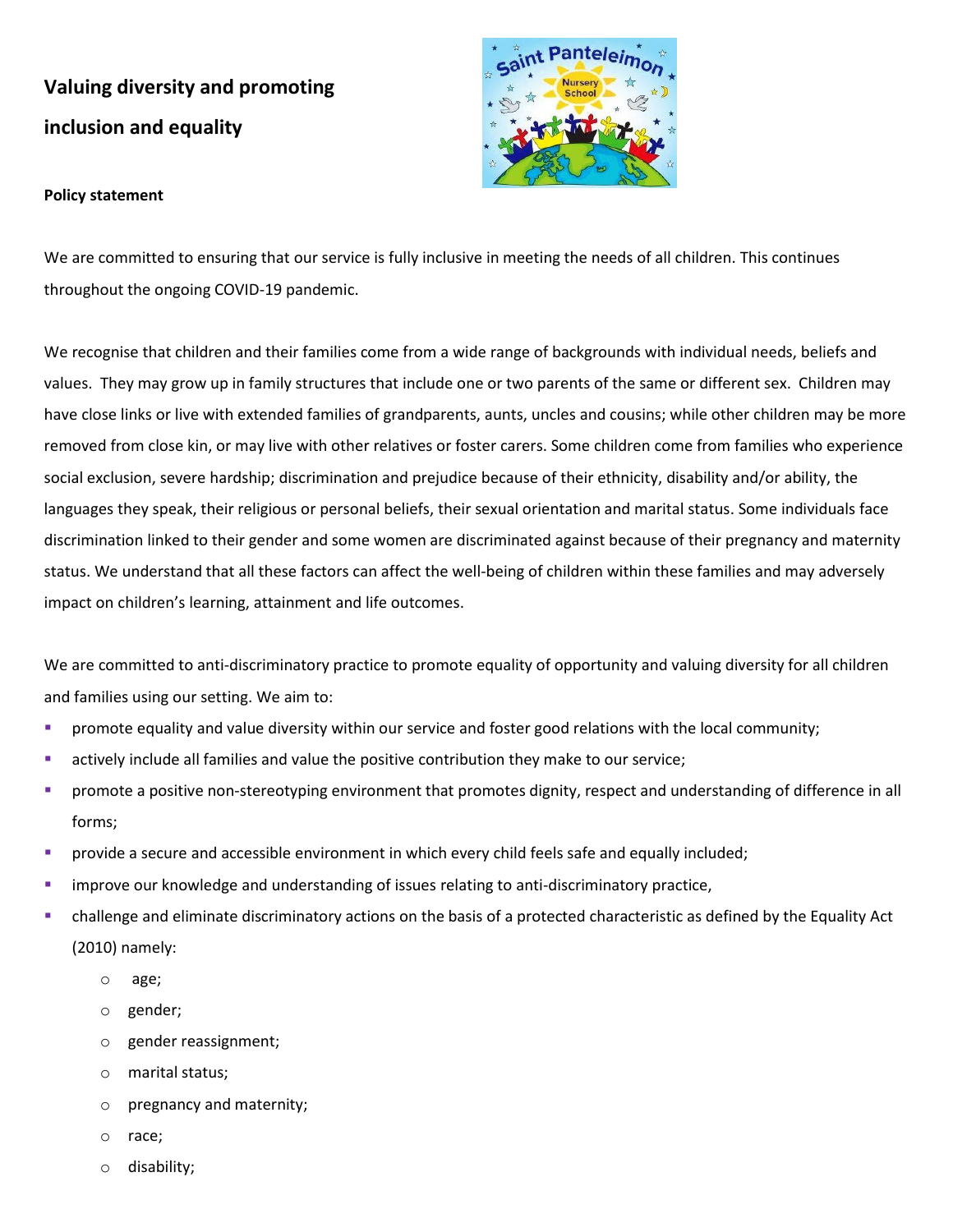- o sexual orientation; and
- o religion or belief.
- **•** where possible, take positive action to benefit groups or individuals with protected characteristics who are disadvantaged, have a disproportional representation within the service or need different things from the service.

## **Procedures**

#### *Admissions*

Our setting is open and accessible to all members of the community.

- We base our Admissions Policy on a fair system.
- We do not discriminate against a child or their family in our service provision, including preventing their entry to our setting based on a protected characteristic as defined by the Equality Act (2010).
- We advertise our service widely.
- We provide information in clear, concise language, whether in spoken or written form and provide information in other languages (where ever possible).
- We reflect the diversity of our community and wider society in our publicity and promotional materials.
- We provide information on our offer of provision for children with special educational needs and disabilities.
- We ensure that all parents are made aware of our Valuing Diversity and Promoting Inclusion and Equality Policy.
- We make reasonable adjustments to ensure that disabled children can participate successfully in the services and in the curriculum offered by the setting.
- We ensure, wherever possible, that we have a balanced intake of boys and girls in the setting.
- We take action against any discriminatory, prejudice, harassing or victimising behaviour by our staff, volunteers or parents whether by:
	- **-** direct discrimination someone is treated less favourably because of a protected characteristic e.g. preventing families of a specific ethnic group from using the service;
	- **-** indirect discrimination someone is affected unfavourably by a general policy e.g. children must only speak English in the setting;
	- **-** discrimination arising from a disability someone is treated less favourably because of something connected with their disability e.g. a child with a visual impairment is excluded from an activity;
	- **-** association discriminating against someone who is associated with a person with a protected characteristic e.g. behaving unfavourably to someone who is married to a person from a different cultural background; or
	- **-** perception discrimination on the basis that it is thought someone has a protected characteristic e.g. making assumptions about someone's sexual orientation.
- We will not tolerate behaviour from an adult who demonstrates dislike or prejudice towards individuals who are perceived to be from another country (xenophobia).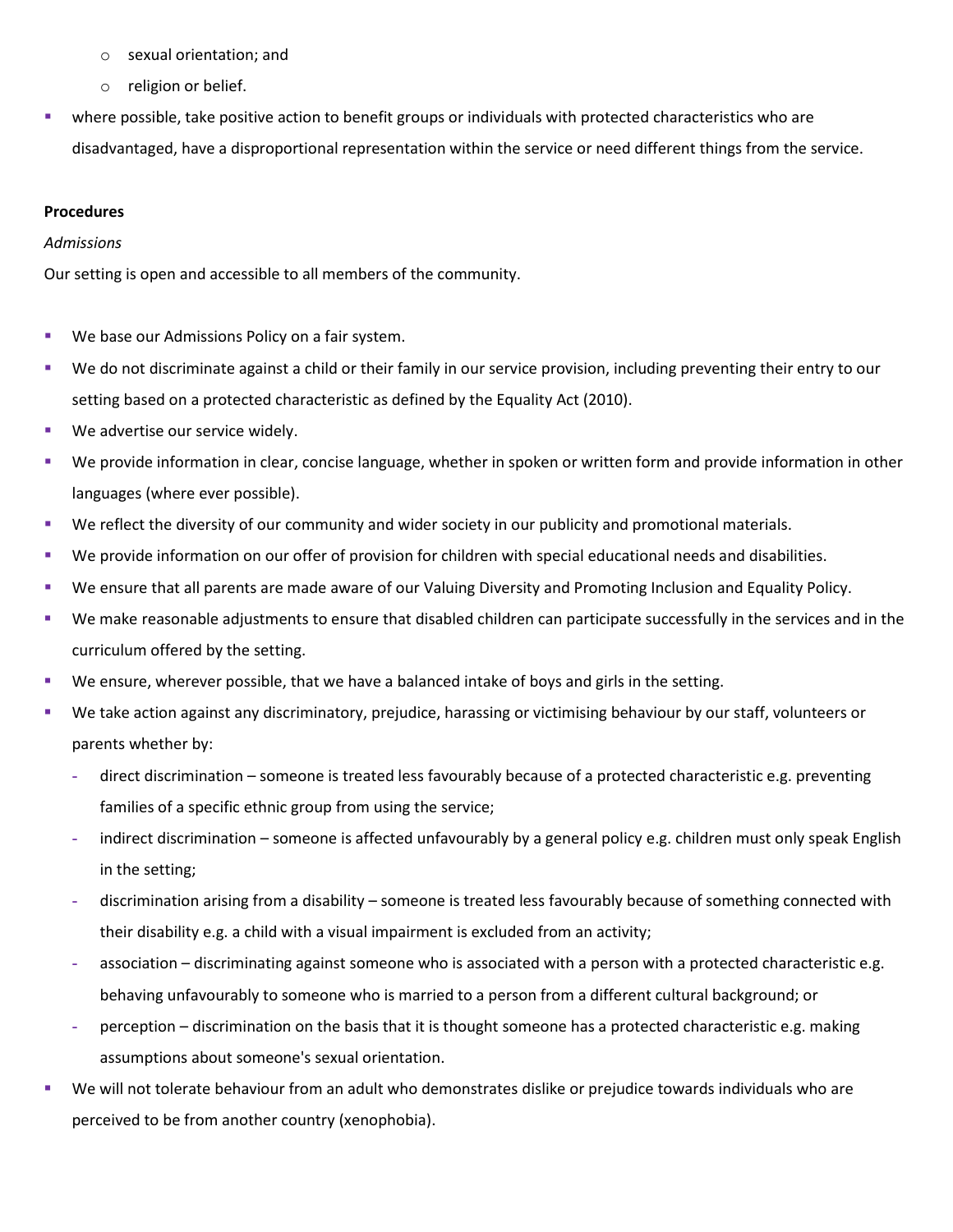▪ Displaying of openly discriminatory xenophobic and possibly offensive or threatening materials, name calling, or threatening behaviour are unacceptable on, or around, our premises and will be dealt with immediately and discreetly by asking the adult to stop using the unacceptable behaviour and inviting them to read and to act in accordance with the relevant policy statement and procedure. Failure to comply may lead to the adult being excluded from the premises.

## *Employment*

- We advertise posts and all applicants are judged against explicit and fair criteria.
- **EXECT** Applicants are welcome from all backgrounds and posts are open to all.
- We may use the exemption clauses in relevant legislation to enable the service to best meet the needs of the community.
- **The applicant who best meets the criteria is offered the post, subject to references and suitability checks. This ensures** fairness in the selection process.
- **EXECT** All our job descriptions include a commitment to promoting equality, and recognising and respecting diversity as part of their specifications.
- We monitor our application process to ensure that it is fair and accessible.

## *Training*

- We seek out training opportunities for our staff and volunteers to enable them to develop anti-discriminatory and inclusive practices.
- We ensure that our staff are confident and fully trained in administering relevant medicines and performing invasive care procedures on children when these are required.
- We review our practices to ensure that we are fully implementing our policy for Valuing Diversity and Promoting Equality.

## *Curriculum*

The curriculum offered in our setting encourages children to develop positive attitudes about themselves as well as about people who are different from themselves. It encourages development of confidence and self esteem, empathy, critical thinking and reflection.

We ensure that our practice is fully inclusive by:

- creating an environment of mutual respect and tolerance;
- modelling desirable behaviour to children and helping children to understand that discriminatory behaviour and remarks are hurtful and unacceptable;
- **•** positively reflecting the widest possible range of communities within resources;
- **■** avoiding use of stereotypes or derogatory images within our books or any other visual materials;
- celebrating locally observed festivals and holy days;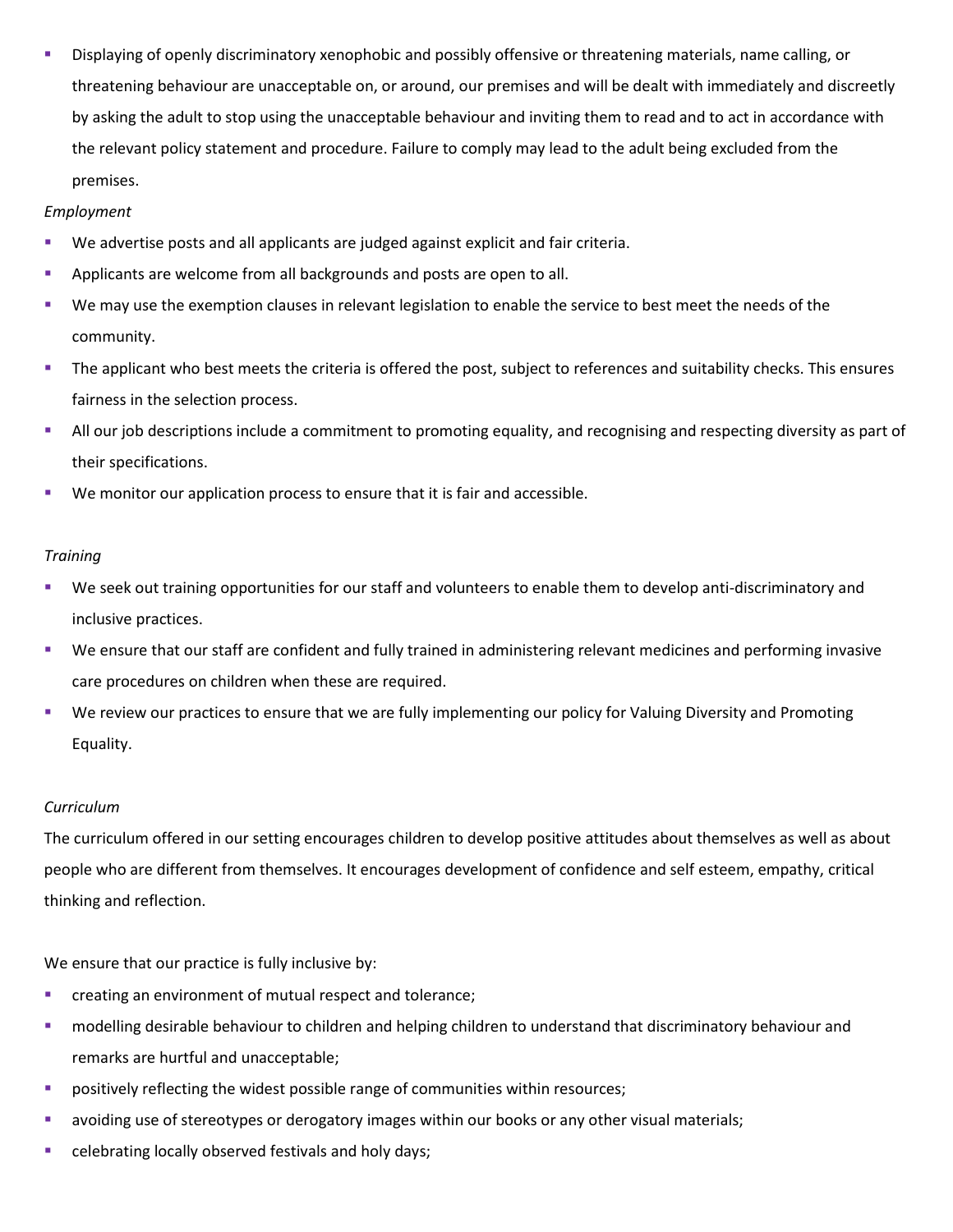- **EXED 10** ensuring that children learning English as an additional language have full access to the curriculum and are supported in their learning;
- **E** ensuring that disabled children with and without special educational needs are fully supported;
- **■** ensuring that children speaking languages other than English are supported in the maintenance and development of their home languages

We will ensure that our environment is as accessible as possible for all visitors and service users. We do this by:

- undertaking an access audit to establish if the setting is accessible to all disabled children and adults. If access to the setting is found to treat disabled children or adults less favourably, then we make reasonable adjustments to accommodate the needs of disabled children and adults.
- **.** fully differentiating the environment, resources and curriculum to accommodate a wide range of learning, physical and sensory needs.

## *Valuing diversity in families*

- We welcome the diversity of family lifestyles and work with all families.
- **•** We encourage children to contribute stories of their everyday life to the setting.
- We encourage mothers, fathers and other carers to take part in the life of the setting and to contribute fully.
- **•** For families who speak languages in addition to English, we will develop means to encourage their full inclusion.
- We offer a flexible payment system for families experiencing financial difficulties and offer information regarding sources of financial support.
- We take positive action to encourage disadvantaged and under-represented groups to use the setting.

## *Food*

- We work in partnership with parents to ensure that dietary requirements of children that arise from their medical, religious or cultural needs are met where ever possible.
- We help children to learn about a range of food, and of cultural approaches to mealtimes and eating, and to respect the differences among them.

## *Meetings*

- Meetings are arranged to ensure that all families who wish to may be involved in the running of the setting.
- We positively encourage fathers to be involved in the setting, especially those fathers who do not live with the child.
- Information about meetings is communicated in a variety of ways written, verbal and where resources allow in translation – to ensure that all mothers and fathers have information about, and access to, the meetings.